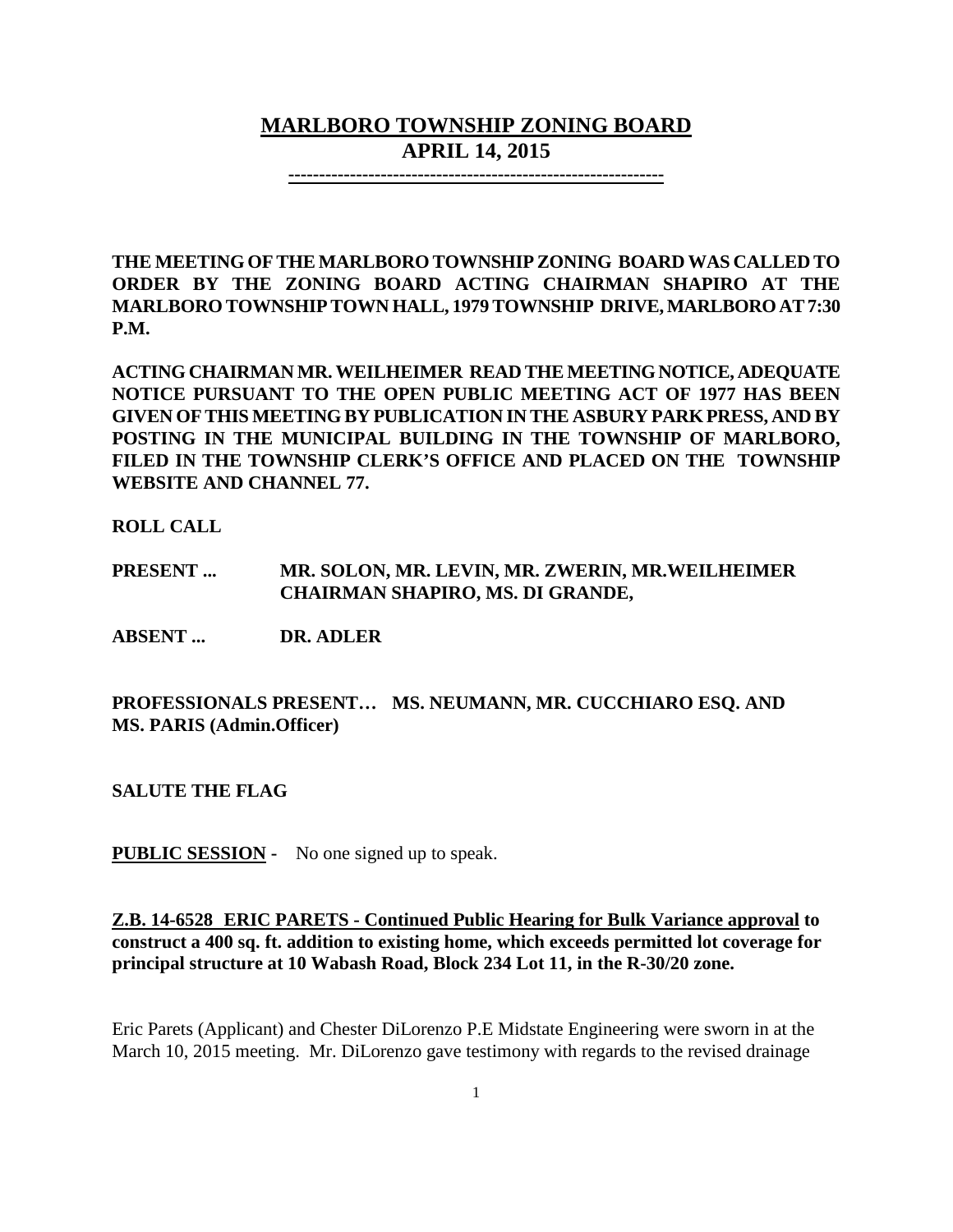plan. as well as the size of the addition (14' x 20').

**Eric Salant - 9 Vernon Rd** asked if all the gutters will be tied into the storm-basin? Mr. DiLorenzo stated that they would.

### *In workshop*

| Chairman Shapiro<br>Offered: |
|------------------------------|
|                              |

Second: Mr. Solon

## *Out of Workshop*

Second: Mr. Zwerin

All members were in favor of the application.

## *A motion in the affirmative*

| Absent:  | Dr. Adler        |         | Recused: | Mr. Levin                                                                   |
|----------|------------------|---------|----------|-----------------------------------------------------------------------------|
| Second:  | Ms. DiGrande     | Nays: 0 |          |                                                                             |
| Offered: | Chairman Shapiro | Ayes: 5 |          | (Mr. Solon, Mr. Zwerin, Mr. Weilheimer,<br>Chairman Shapiro, Ms. DiGrande). |

**Z.B. 15-6532 ERNEST & POLIVIA SERGHIS- Public Hearing for Mixed Use Variance and Site Plan approval to construct a 26' x 40' pole-barn for storage of plumbing business equipment, and to maintain the existing dwelling to reside in, with insufficient side and rear yard setbacks for existing accessory structure. Insufficient lot area, frontage, width, depth, and side yard setback for principal structure at 379 Route 79, Block 151 Lot14, in the C-2 zone.**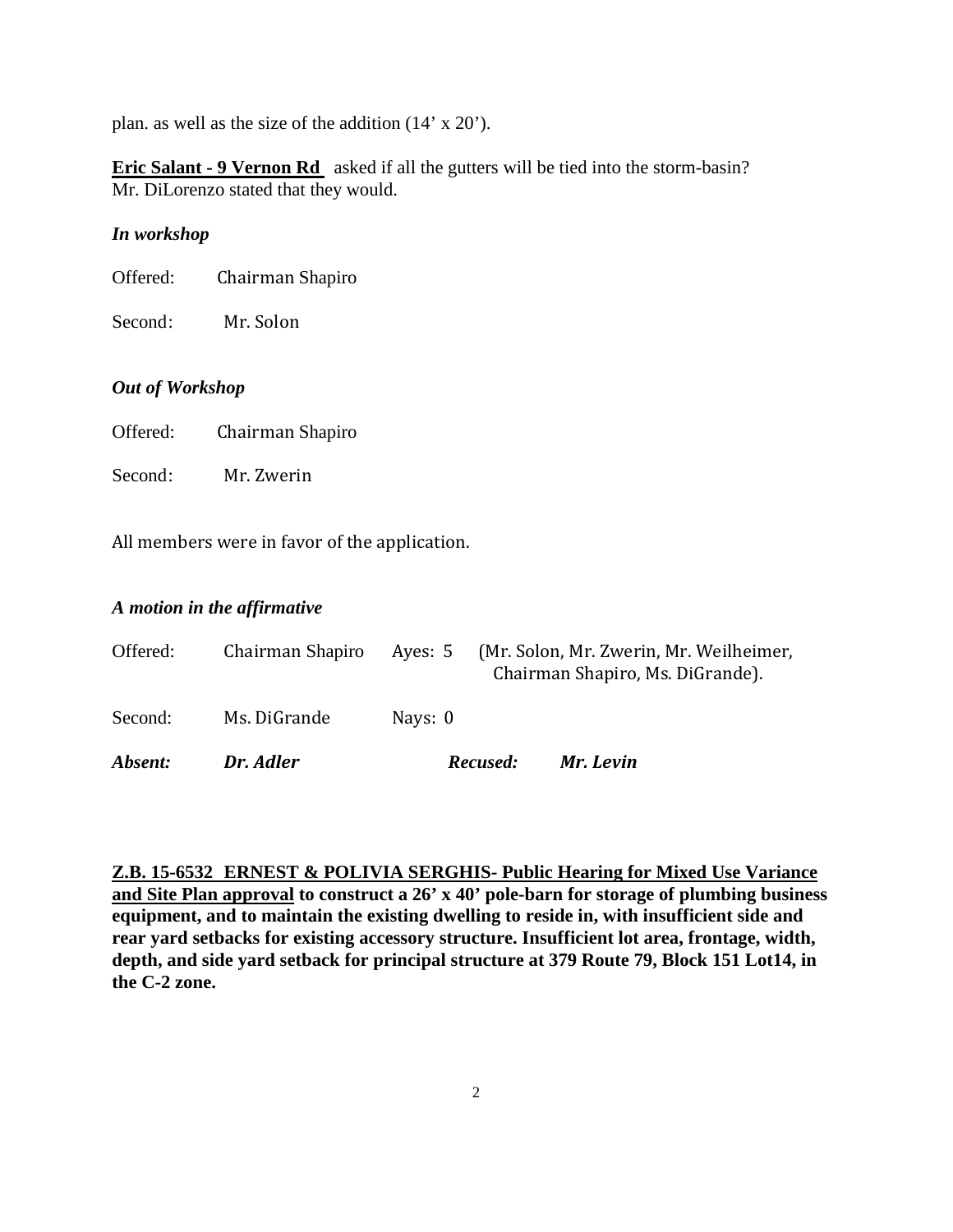Salvatore Alfieri Esq. introduced the application to the board. Ernest Serghis was sworn in and gave testimony. Mr. Serghis stated that he runs his small plumbing service business out of his house ( 379 Route 79 ) The business house are Monday through Friday 9:00 am. – 5:00 pm. Mr. Serghis stated that he has one part time employee. Mr. Serghis and his wife preforms all the billing and clerical duties from the house. Mr. Serghis would like to construct the 26' x 40' Pole-barn to store the plumbing materials for his business. Mr. Alfieri asked if vehicles or chemicals will be stored in the building, Mr. Serghis replied "no vehicles or chemicals will be stored in the building". Mr. Alfieri asked what type of vehicles Mr. Serghis has for his plumbing business. Mr. Serghis stated that he has two box trucks and they will be stored in the back of the property. Mr. Alfieri asked if the existing trailer will be removed, Mr. Serghis stated that it would. Mr. Serghis stated that the business closes down around five o'clock. Mr. Alfieri asked if Mr. Serghis is planning on installing a sign for his business. Mr. Serghis stated "no, it's my personal house. I don't want to put any signs in the front of our house".

Chairman Shapiro asked Mr. Serghis if he plans on installing a bathroom within the proposed building. Mr. Serghis stated "no". Chairman Shapiro asked if gas, water, and electric will be run to the building. Mr. Serghis replied "water for a garden hose, electric for some lights obviously, and gas just for a heater in the winter time".

Ms. DiGrande asked if Mr. Serghis would be running a wholesale or retail out of the building. Mr. Serghis stated "no".

Marc Leber P.E. was sworn in and gave testimony. Mr. Leber described the property and the character of the neighboring properties. Mr. Leber stated that the applicant will be providing some trees in the rear of the building as an additional buffer. Security lights will be installed on the building as per the code requirement. The applicant is requesting a waiver from providing a Storm water management plan. The proposed building is only 1,200 sq. ft. and the property is draining to the woods in the rear. The applicant is proposing 20.25 feet to the South side yard where 40 feet is required, and 40 feet to the North side yard which complies. The required rear yard set-back is 40 feet, where as 10 feet is proposed. The lot is undersized. Because the width of the lot is 100 feet, which creates a partial hardship. A conforming lot would have a 300 foot width.

Chairman Shapiro asked if the applicant can explain to him what the detriment would be to resituate the building, to alleviate the side and rear yard set-back. Mr. Alfieri stated that the building can be moved. The applicant chose to place the building in its proposed location, because it backs up to the woods, and he would like to maintain the yard for his family. Ms. Neumann (Board Engineer) stated that the board could waive weather or not the applicant should shift the building, or perhaps shrinking their usable yard to comply with the set-backs of the zone. Mr. Cucchiaro Esq. asked Mr. Leber, "if that rear lot were to be developed, you don't feel that their would be any detriment to that property owner having the reduced set-back?" Mr. Leber stated that if the board would want a taller fence in the rear for additional buffering, Mr. Serghis would be willing to offer that. Chairman Shapiro stated that the issue is with the distance to the fence not its height, what's that detriment to moving the building further away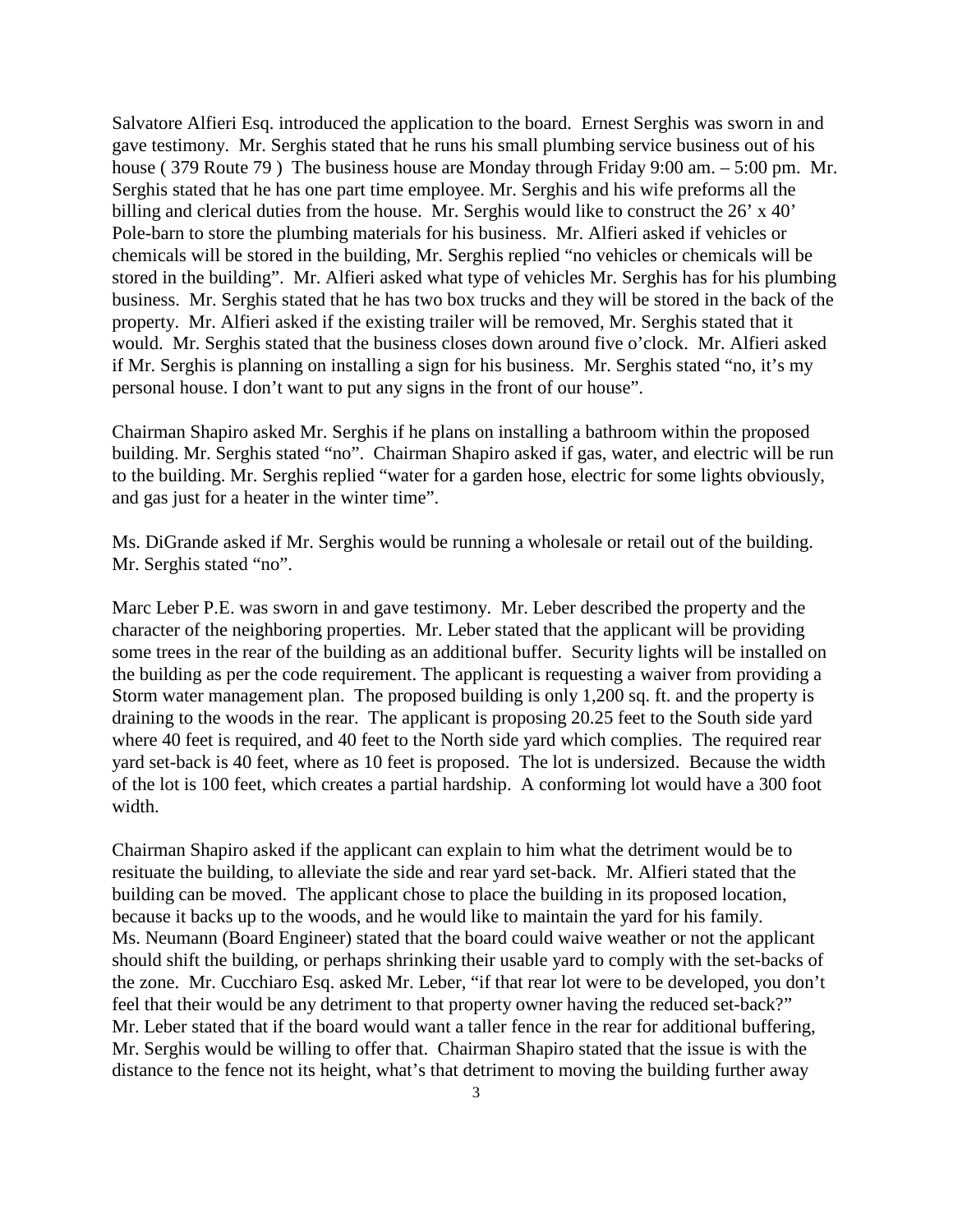from the rear property line. Mr. Leber is now proposing rotating the building and moving it forward to alleviate some of the rear set-back issue. The building will now be 20 feet from the rear property line and 20.25 feet to the South side property line. Mr. Cucchiaro Esq. asked Ms. Neumann to explain the reorientation. Ms. Neumann stated " the orientation would change 90 degrees coming towards the edge of the gravel as depicted on the plan, which would provide for turning and vehicles turning into the driveway". This would provide a greater rear yard set-back. Mr. Alfieri asked Mr. Leber to provide him with the approximate set-backs for the side and rear. Mr. Leber stated that the new set-back would be 40 feet to the North side property line, and 40 feet to the rear property line, as well as 30 feet to the South property line.

### **PUBLIC –**

**Ingrid Kiss – 3 Brown Rd.** has concerns regarding the set-backs of the building to the property lines. Wanted more detail regarding the lighting, the gas line, and the water line. Mr. Serghis explained to Mrs. Kiss that the lighting will only be over the door of the building. The gas line is for heating the building, and the water line is for the use of a hose.

Chairman Shapiro requested that the applicant revise his plan, reflecting the changes discussed tonight. Mr. Alfieri and Mr. Leber agreed.

**This application is being carried to the meeting of May 26, 2015, without further notice.**

## **Z.B. 15-6533 A&A LINDEN PROPERTIES, LLC.- Public Hearing for Mixed Use Variance and Site Plan approval Requesting to use existing two story dwelling as a mixed commercial/residential use with an electrical contracting office on first floor and an apartment on the second floor at 301 Route 79, Block 169 Lot 17, in the LC zone.**

Salvatore Alfieri Esq. introduced the application to the board.

Anthony Vincent Accardo (Applicant) of 14 Warren Dr. was sworn in and gave testimony. The applicant would like to operate his small electrical contracting business at the proposed location. He plans on storing several vehicles on the property. He presently has 5 office employees including himself. The applicant plans on occupying the first floor for his office space. Hours of operations will be 7:00am to 3:30pm or 7:00am to 5:00pm., Monday through Friday. The existing structures will be used to store electrical materials for the applicants business. The applicant doesn't intend to store any construction materials or vehicles outside of the structures. No vehicle repairs will be performed on site. No customers will be visiting the office, nor will their be any sales out of the office. The applicant would rather not have signage, since they are not open to the public. The applicant is planning to utilize the second floor as a residential use. The second floor is currently planned out to accommodate living quarters, with four bedrooms, living room, dining room, kitchen and 2½ baths. The applicant plans on having his son's family move into the second floor residence.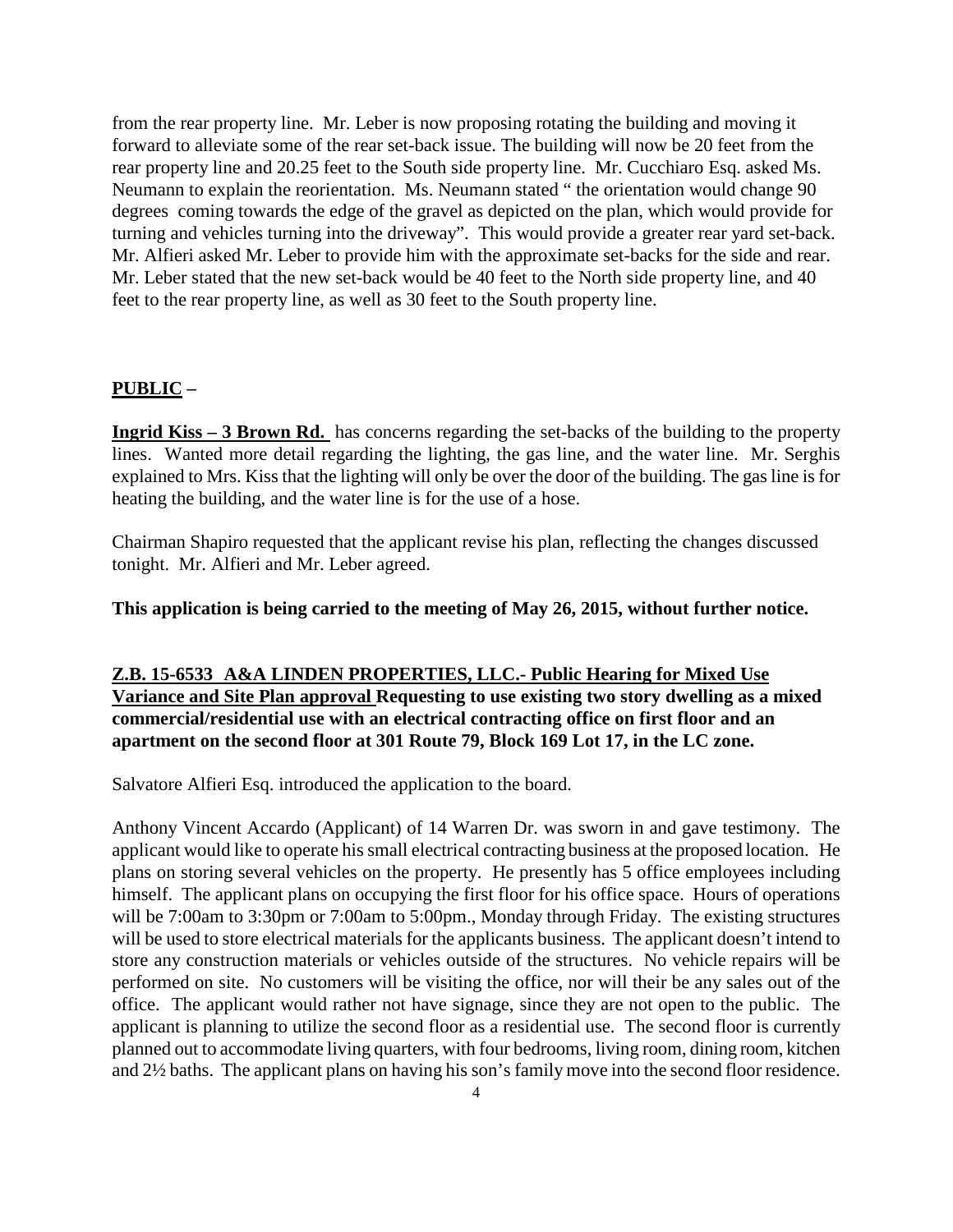Andrew Stockton P.E, P.P. (Planner) was sworn in and gave testimony. Mr. Stockton gave a brief description of the property and the character of the neighborhood. Mr. Stockton stated that the existing dwelling is set back on the property away from Route 79, approximately 355 feet and heavily wooded. Mr. Stockton stated that the dwelling has been utilized in the similar way. Previously the first floor was utilized for a Surveying company.

### **Public -**

**Bruce Castiglioni- 311 Route 79** Has some concerns with water runoff. He would rather no signage, as to keep a residential feel to the property.

#### *In workshop*

Second: Mr. Levin

The board is satisfied with the application.

#### *Out of Workshop*

Offered: Chairman Shapiro

Second: Ms. DiGrande

## *A motion in the affirmative*

| Offered: | Chairman Shapiro | (Mr. Solon, Mr. Levin, Mr. Zwerin,<br>Aves: 6<br>Mr. Weilheimer, Chairman Shapiro,<br>Ms. DiGrande). |
|----------|------------------|------------------------------------------------------------------------------------------------------|
| Second:  | Ms. DiGrande     | Nays: 0                                                                                              |
| Absent:  | Dr. Adler        |                                                                                                      |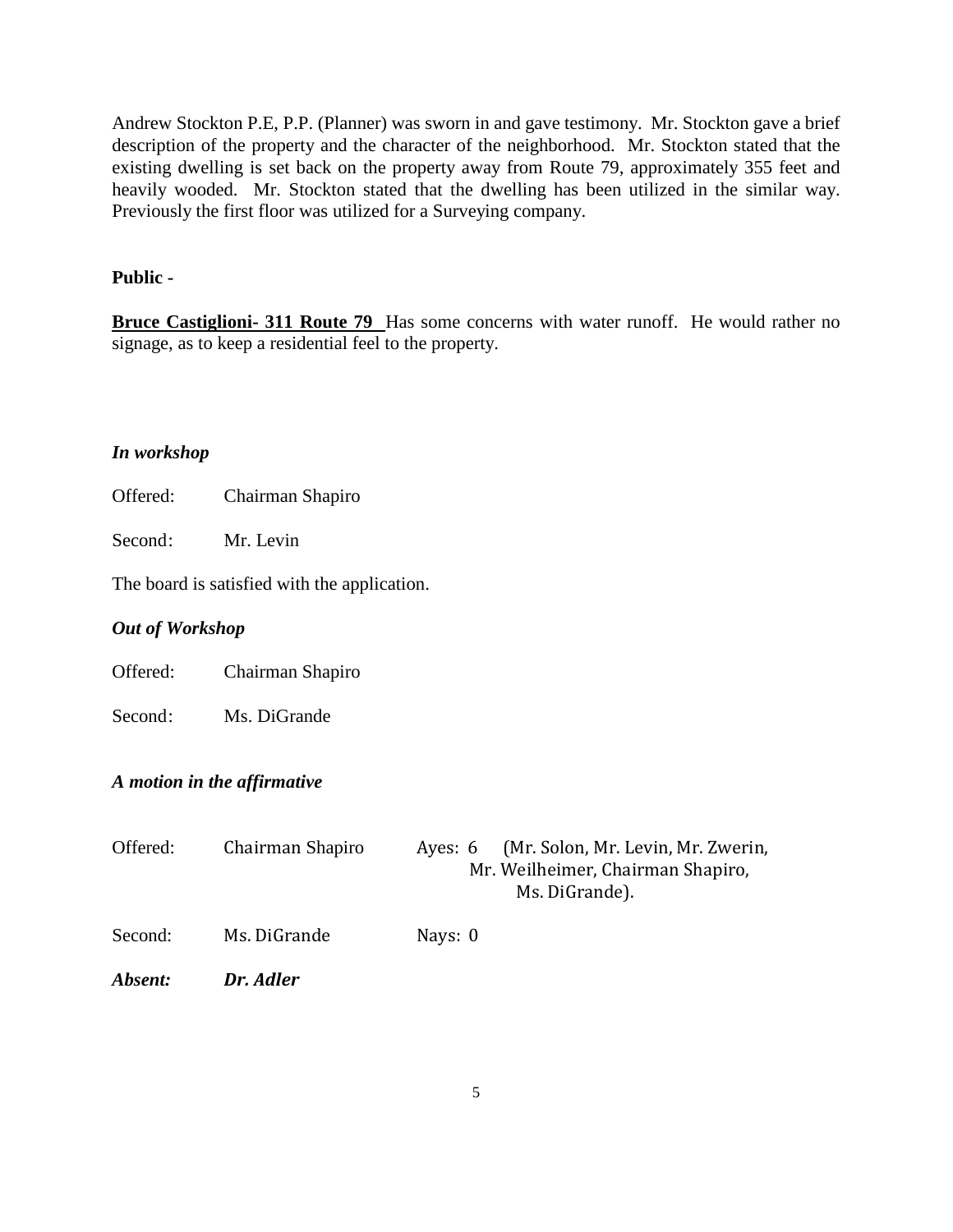## **Z.B. 14-6508 INSURANCE AUTO AUCTIONS, CORP. – Public Hearing for Final Site Plan phase II to approve existing conditions and to construct a pole barn for automobile storage and auction business at 425 Texas Road, Block 146 Lot 28, 30, 31 & 33 in the LC zone.**

Salvatore Alfieri Esq. introduced the application by giving a re-cap of prior approvals over the years given to the applicant to conduct his business.

Mr. Cucchiaro, Esq. asked if their were any other council present that would like to enter their appearance?

Kevin Quinlan Esq. representing adjacent property owner, Mr. Szatmari

Andrew Stockton P.E. P.P. was sworn in and gave testimony.

Mr. Cucchiaro, Esq. read into record a letter received from Lee W. Shelly, Esq. on behalf of Mrs. Carmella Manzo dated 4/14/15 re: Mrs. Manzo's objections of the existing ten foot fence.

Mr. Alfieri asked Mr. Stockton to describe the final site plan improvements and or existing conditions the applicant is seeking. Mr. Stockton referred to exhibit A-21 a color aerial prepared by Eastern Civil Engineering, LLC. dated on 4/10/14 it shows the existing property boundaries. The existing tract area is about 21 acres all together. Insurance Auto Auctions, LLC. presently conducts their business on the property. They store cars on the property within the fenced area. They control the access of visitors to the property through an existing main office building.

Mr. Cucchiaro, Esq. stated that the applicant already has preliminary approvals for the improvements, so Mr. Cucchiaro suggested that Mr. Stockton concentrate on what is going into the area that was previously the tent area. What the fenced area is going to look like for the after houses drop off. Go over the buffer requirements that fall within the zoning ordinance. Mr. Stockton stated that a new Pole-barn structure (60' x 40') is proposed to replace the 60'x40' tented area, in the exact location. One section of the solid metal fence that is encroaching onto the neighboring property, will be relocated onto the applicant's property. Adjacent to the property line by Texas Road & Tylers Lane is an existing gate, that area is intended to be use for the after-hours drop off location. The applicant is proposing to install an interior fence at that location to secure the drop off area from the rest of the lot. Mr. Cucchiaro asked if the height and set-back of the existing fence is in compliance with licensing ordinance. Mr. Stockton answered "yes".

Mr. Kevin Quinlan Esq. asked if the memo that was discussed was put into evidence. Mr. Alfieri stated that it was submitted as part of the application. Mr. Cucchiaro added the Inter-office memo to John Capp from Sarah Paris dated 11/6/14 as evidence A-22. Ms. Sarah Paris was sworn in and gave testimony. Mr. Quinlan asked Ms. Paris if the subject property is located in the LC zone, Ms. Paris responded "yes, this junkyard is". Mr. Quinlan asked if she had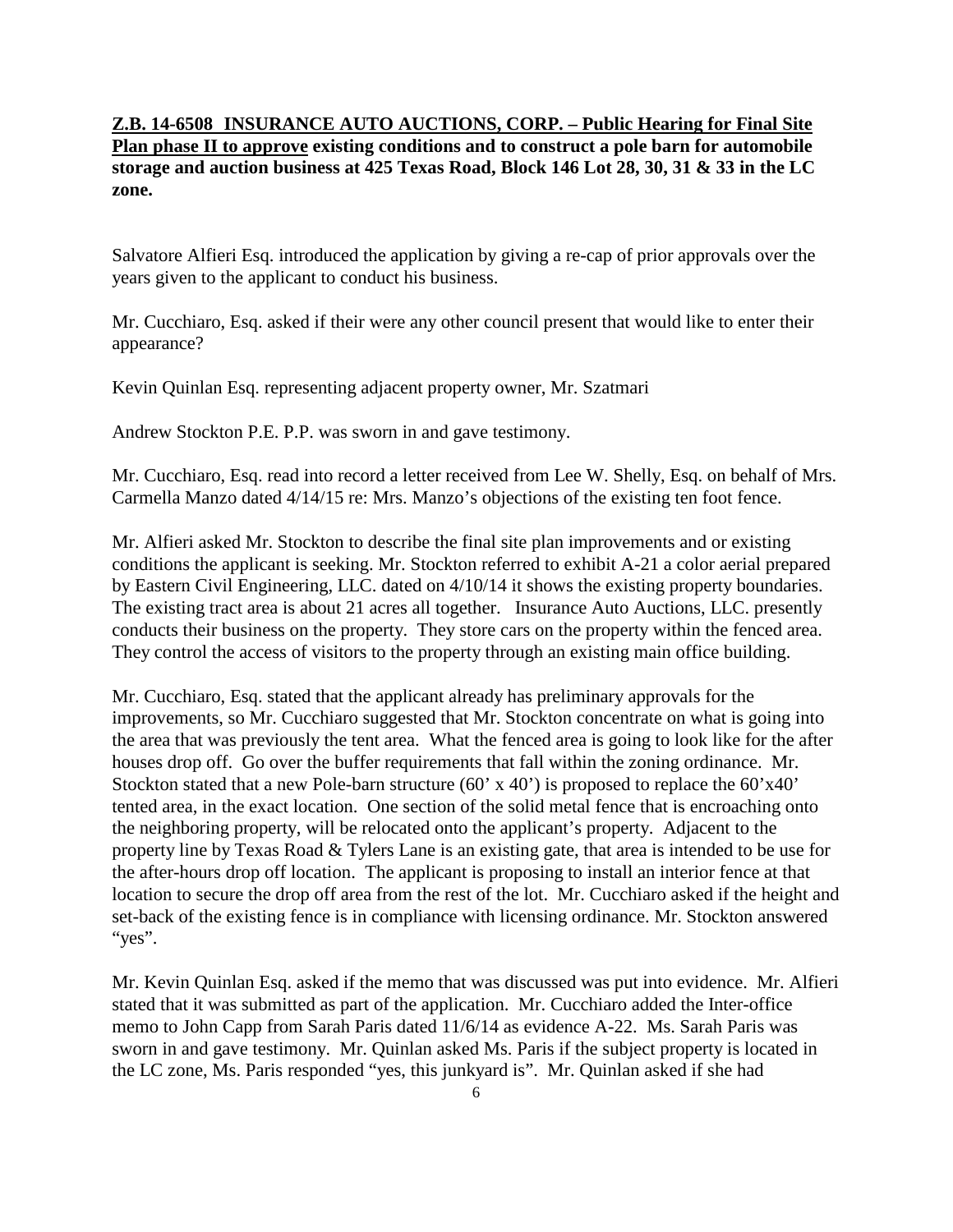considered that the requirements of the Land Conservation district regarding fences be applicable. Ms. Paris said "I don't believe they would, no". Mr. Quinlan asked why it wouldn't. Ms. Paris stated that all eleven junkyards were granted Non-conformity in 1984. The junkyards were given Use variances at that time as part of a court settlement. Ms. Paris stated that she inspects the junkyards once a year and that she uses section 212 as her guideline.

## **Public -**

**Daniel Matarese - 45 Texas Road** Voiced his concerns regarding the approval of Insurance Auto Auctions

**Adam Szatmari – Represented by Mr. Kevin Quinlan Esq.** Voiced his concerns regarding the dust generated by the subject property.

Paul Smela Branch Manager of Insurance Auto Auctions (IAA) was sworn in and gave testimony. Mr. Alfieri asked Mr. Smela what the recent activity has been on the site. Mr. Smela stated, once the town approved the applicant to resurface the yard, IAA spent approximately \$150,000.00 in clean blue stone to control the dust. The truck traffic area was all resurfaced with the stone. Mr. Alfieri asked where the off-hour activity took place. Mr. Smela stated that the off-hour drop area is proposed on the western, adjacent to Tylers Ln. on the opposite side of the neighbor's property. Mr. Quinlan asked is the applicant has plans to resurface the entire site. Mr. Smela stated that he would have to refer to the company real-estate department for that answer.

## *In workshop*

Offered: Chairman Shapiro

Second: Ms. DiGrande

The board is satisfied with the application.

### *Out of Workshop*

Offered: Chairman Shapiro

Second: Mr. Levin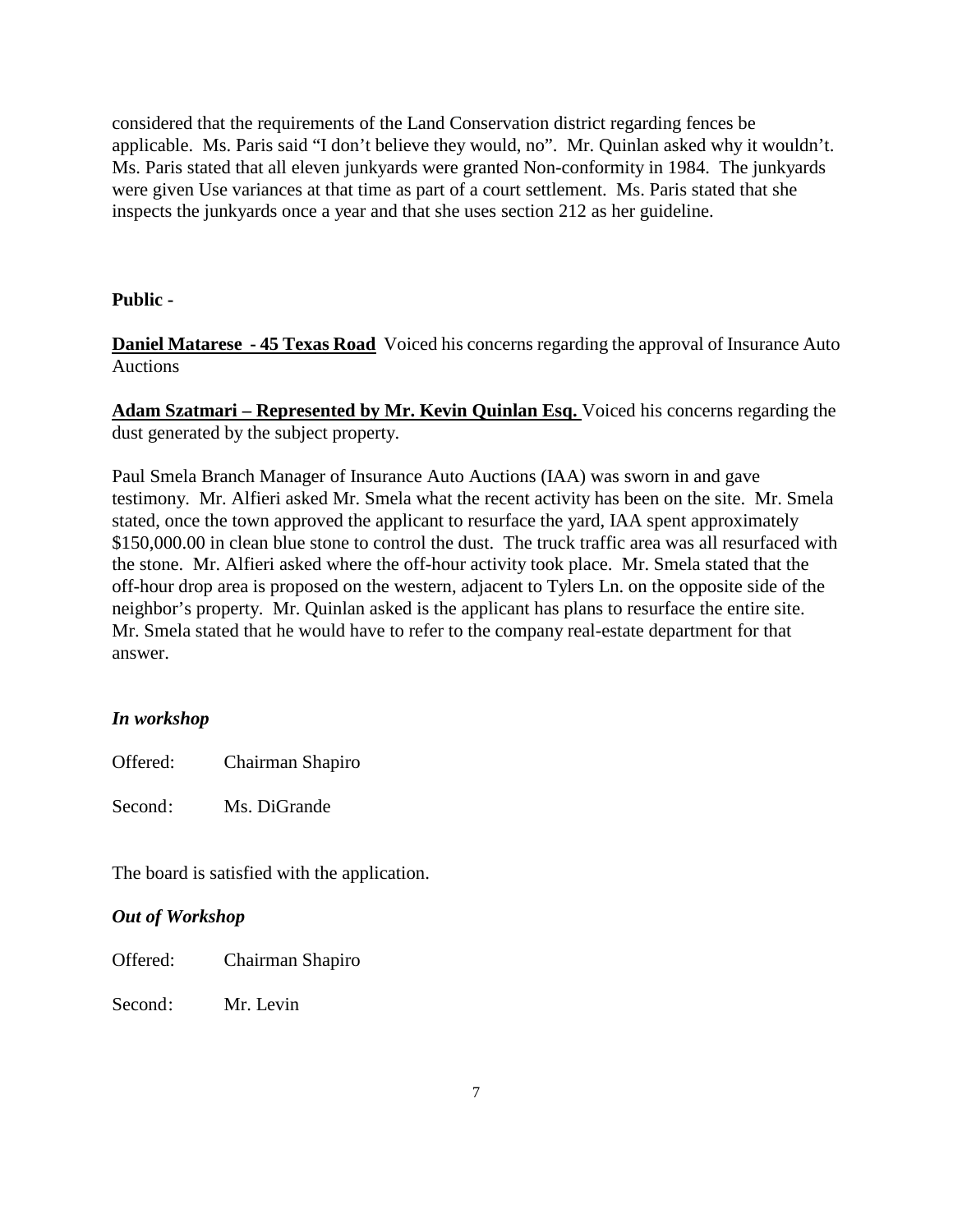## *A motion in the affirmative*

| Offered: | Chairman Shapiro | (Mr. Solon, Mr. Levin, Mr. Zwerin,<br>Aves: 6<br>Mr. Weilheimer, Chairman Shapiro,<br>Ms. DiGrande). |
|----------|------------------|------------------------------------------------------------------------------------------------------|
| Second:  | Mr. Solon        | Nays: 0                                                                                              |
| Absent:  | Dr. Adler        |                                                                                                      |

# **M E M O R A L I Z A T I O N S**

**Z.B. 14-6527 ANDREW AUGUST** – Memorialization of Resolution granting Bulk Variance approval to construct a 24' x 36' free standing garage at 98 Buckley Road, Block 421 Lot 5, in the R-80 zone

| Offered: | Zwerin          | 4 (Mr. Solon, Mr. Zwerin,<br>Aves:                           |
|----------|-----------------|--------------------------------------------------------------|
|          |                 | Chairman Shapiro, Ms. DiGrande)                              |
| Second:  | <b>DiGrande</b> | Nays: 0<br>Absent: 1 Adler<br>Abstained: 2 Levin, Weilheimer |

**Z.B. 15-6530 YU** – Memorialization of Resolution granting Use Variance approval to construct two additions, a 12.6' x 7' one story addition in the rear of the house and a two level 18' x 4' addition to side of house. There will be a second story addition built over the existing one story house at 59 Tennent Road, Block 149 Lot 7, in the OPT-2 zone.

| Offered: | Weilheimer      | Ayes: 5 (Mr. Solon, Mr. Levin, Mr. Zwerin, |
|----------|-----------------|--------------------------------------------|
|          |                 | Mr. Weilheimer, Ms. DiGrande)              |
|          |                 | Navs: 0                                    |
| Second:  | <b>DiGrande</b> | Absent: 1 Adler                            |